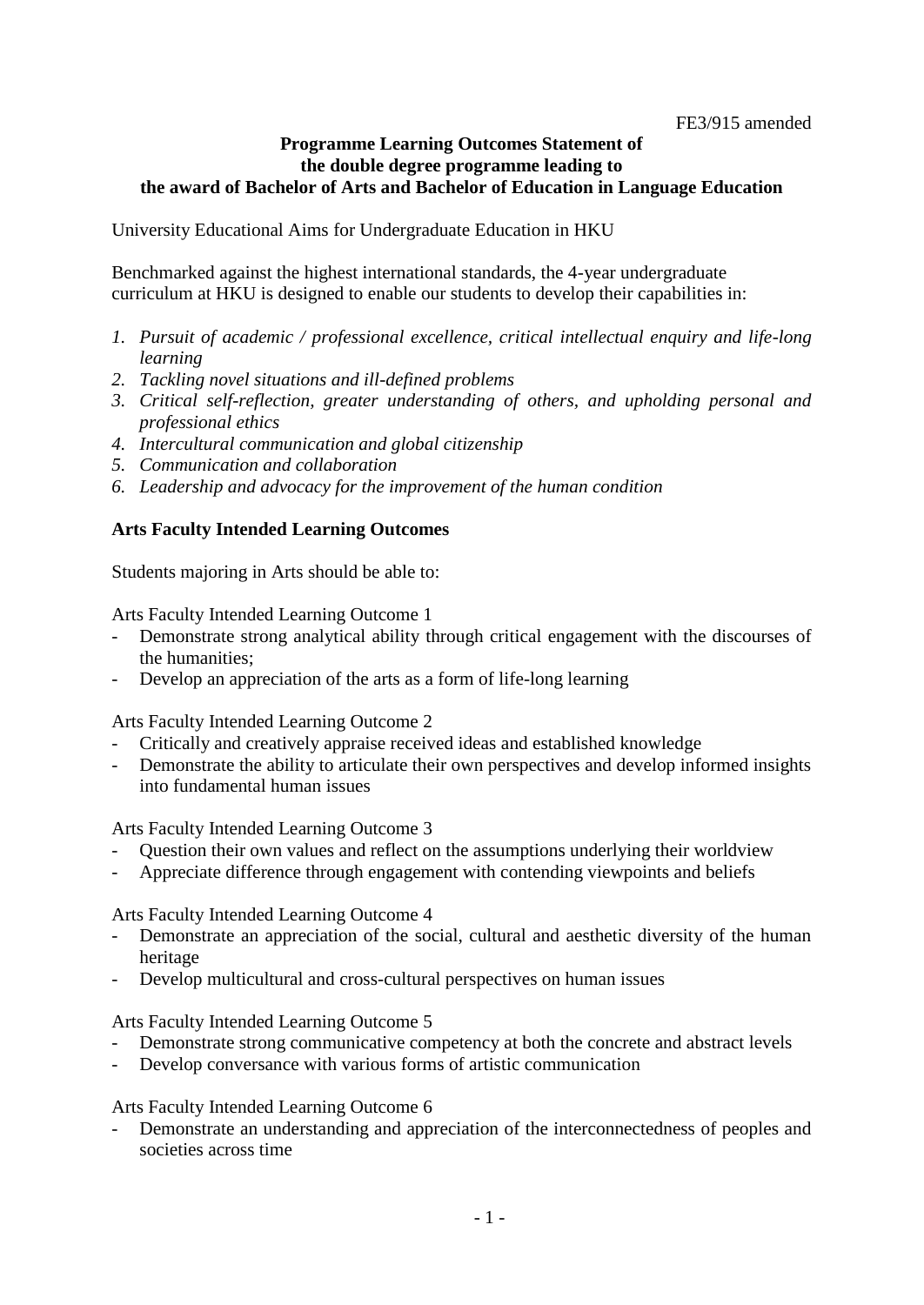## **BA Programme Learning Outcomes**

Students completing the **Major in Chinese Language, Literature and Culture** programme should be able to:

- 1. Speak and write Chinese with high proficiency and literary sensitivity, and engage with language and literary texts with appreciation and creative productive responses.
- 2. Describe and discuss the cultures of different ethnic groups in China, question the assumptions underlying the orthodox views and go beyond parochial nationalism.
- 3. Critically examine controversial or questionable issues in Chinese language, literature and culture and show ingenuity in solving problems.
- 4. Discuss and analyse issues with positive values and attitudes, and embrace different opinions, thoughts and beliefs in discussions and arguments.
- 5. Describe and elaborate the cultural diversity of a society and carry out multicultural and cross-disciplinary investigations into linguistic, philological and cultural issues.
- 6. Communicate effectively, forge strong bonds with people and participate in collaborative initiatives.
- 7. Play leading roles to enhance the ability of members of the community in literary appreciation and language use, and design educational programmes and activities to promote the cultural well-being of society.
- 8. Elaborate and exemplify the significance of Chinese philosophy and engage in the study of Chinese culture with intrinsic joy and life-long commitment.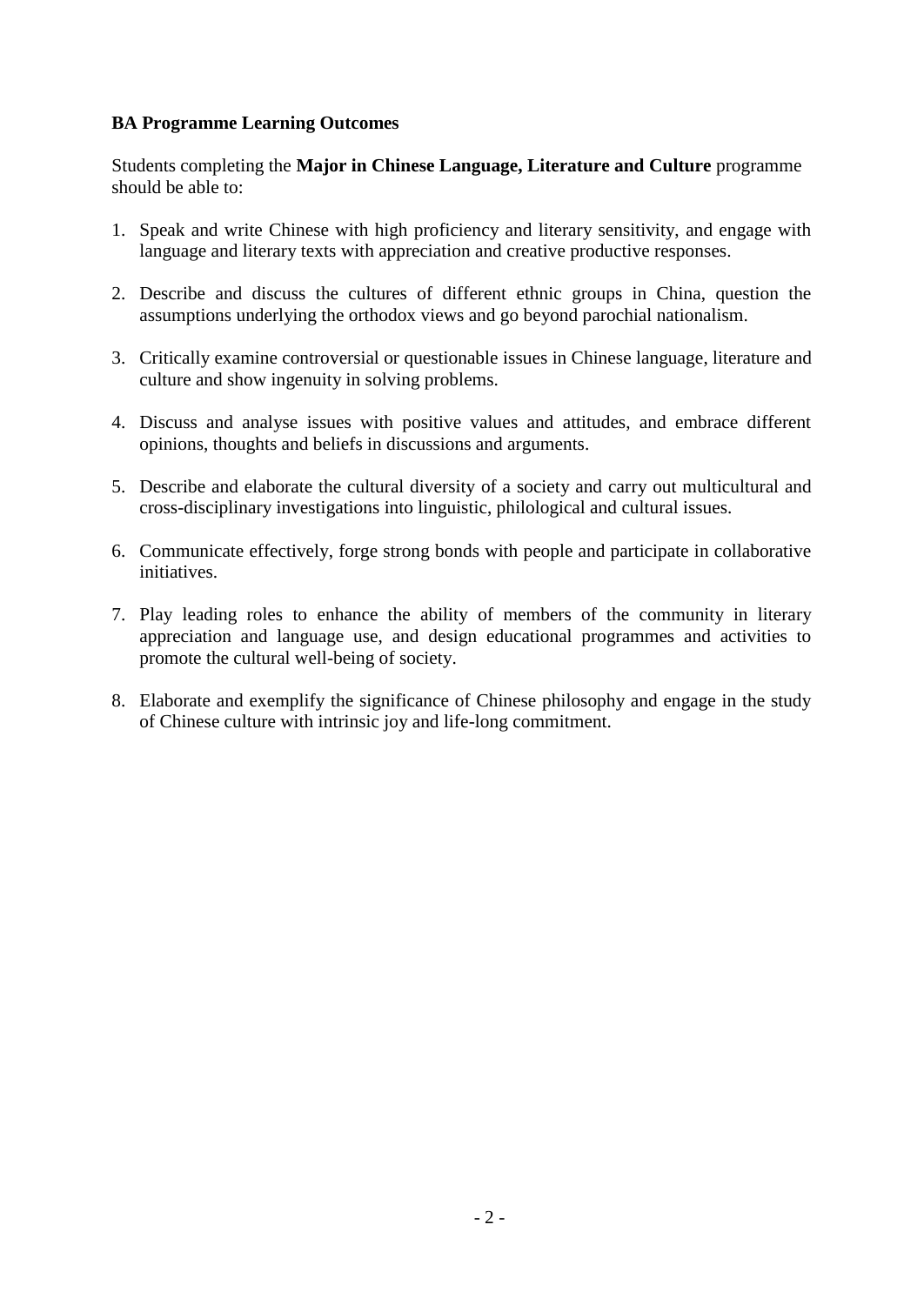# **BA Programme Learning Outcomes**

Students completing the **Major in English Language and Linguistics** programme should be able to:

## **Learning Outcome 1.**

• Identify and analyze issues and topics in the study of English literature and linguistics through various approaches

#### **Learning Outcome 2.**

• Formulate critical questions and investigate topics through research, analysis and writing

#### **Learning Outcome 3.**

• Identify and express their own perspectives regarding disciplinary issues and compare them to those of others

#### **Learning Outcome 4.**

• Demonstrate an appreciation of the global dimensions and cultural diversity within English language and literature

#### **Learning Outcome 5.**

• Recognize and make use of various rhetorical and discursive features in the presentation, organization and discussion of ideas, observations, and arguments

#### **Learning Outcome 6.**

• Understand and articulate the relevance of English Studies in providing insight into the role of language and literature in culture and society, and apply this knowledge to bring about positive social change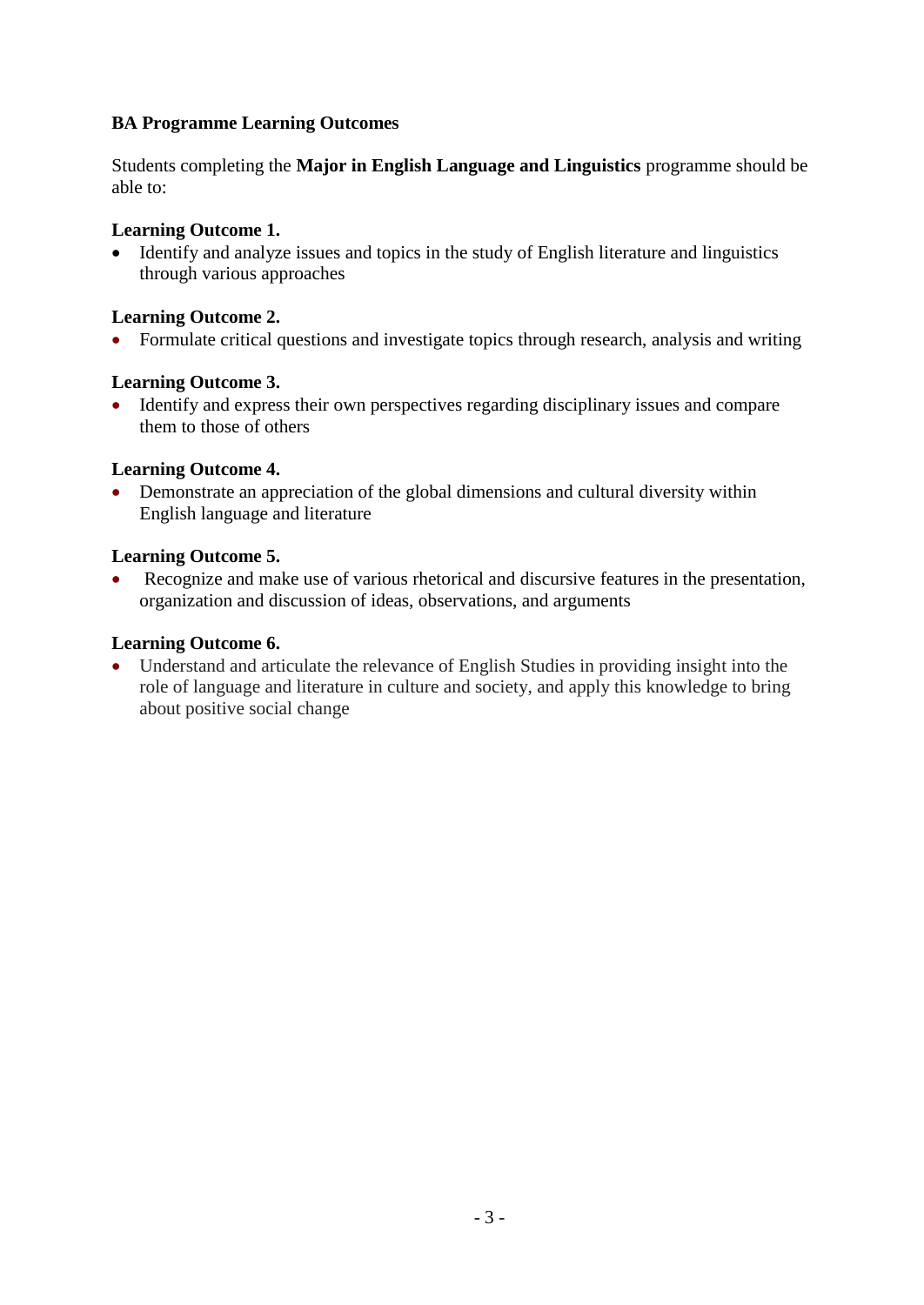## **BEd(LangEd) Programme Objectives and Learning Outcomes**

#### **Objectives**

The BEd(LangEd) seeks to nurture students to become critically-minded, reflective professionals capable of teaching language in local, regional and international educational contexts. A flexible programme structure allows students to choose from a wide range of courses and integrates both academic and professional studies in language education, aiming at graduating committed and caring leaders who contribute fully to the enhancement of teaching and learning. The aims of the programme are to enable students to develop capabilities in:

- critical intellectual inquiry, professional excellence and life-long learning
- tackling novel situations and ill-defined problems
- critical self-reflection and greater understanding of others
- intercultural communication, multicultural understanding and global citizenship
- collaboration and communication
- leadership and advocacy for improvement of the human condition

#### **Learning Outcomes**

Students completing the BEd(LangEd) programme should be able to:

- **1. Identify, appraise and critically evaluate the aims, framework and content of the relevant subject curriculum.** 
	- *(i) Critically evaluate alignment of the relevant subject curriculum with broader educational aims.*
	- *(ii) Apply a firm pedagogical content knowledge (PCK) base for the relevant subject area in curriculum design, implementation and evaluation for improvement in teaching and learning.*

## **2. Plan and implement contextually responsive and innovative teaching to construct effective learning experiences.**

- *(i) Explore and apply appropriate assessment and evaluation strategies that are evidence-based, and reflect on students' performance to enhance teaching and learning.*
- *(ii) Apply effective strategies and skills to deal with unanticipated situations arising in professional practice.*

## **3. Critically evaluate underlying theories and concepts of learning and whole-person development.**

- *(i) Identify appropriate learning outcomes, evaluate the achievement of those outcomes and communicate suitable feedback to the learners.*
- *(ii) Draw on human, curriculum and technological resources to promote crosscurricular learning and multiliteracies.*
- **4. Construct an environment conducive to effective learning.**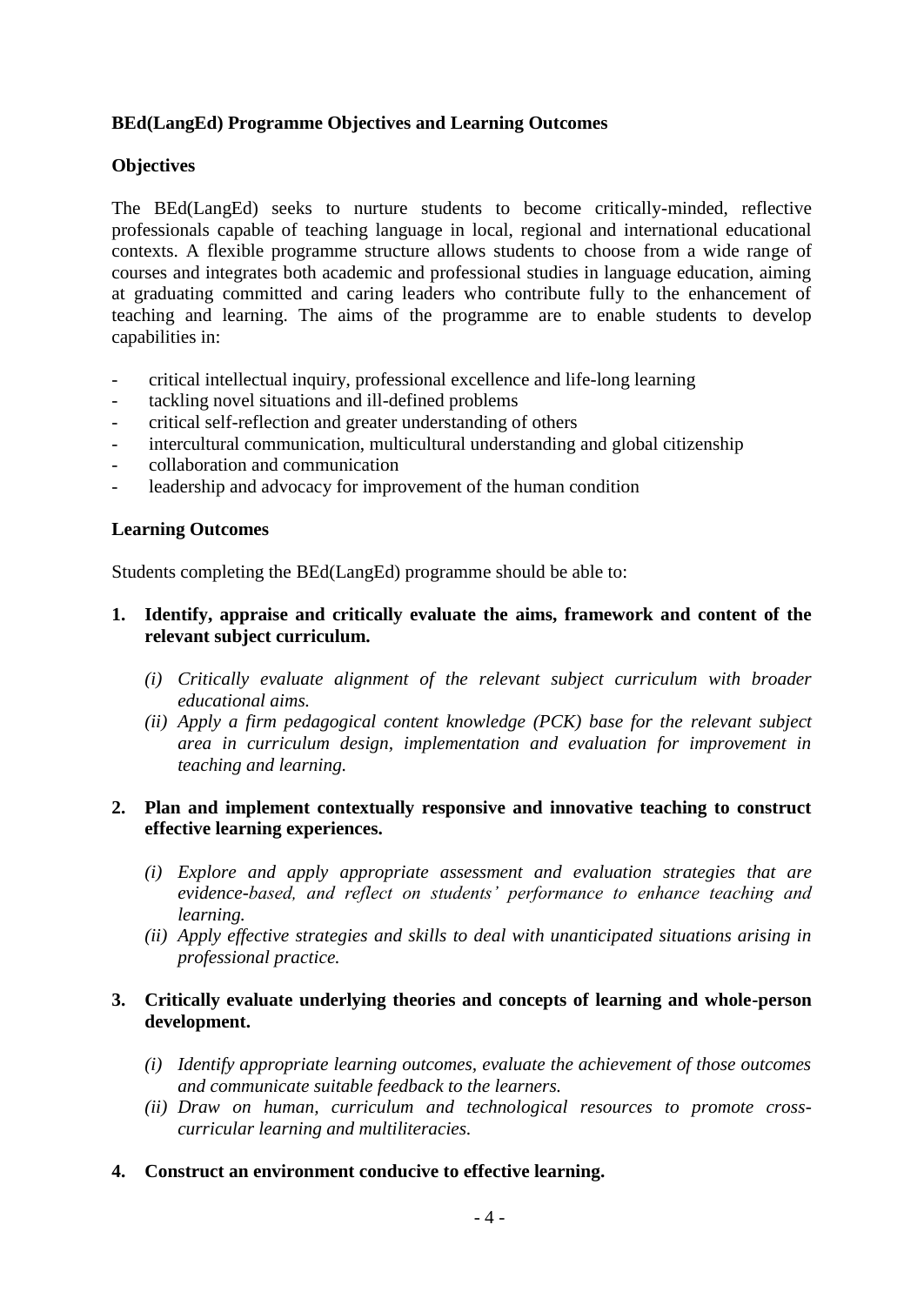*(i) Identify learners' individual differences and implement strategies to provide support for their diverse learning needs.*

#### **5. Communicate effectively with stakeholders to promote the enhancement of teaching and learning and respond to changes in education.**

- *(i) Communicate ideas, concepts and issues effectively to stakeholders in education, including students, parents and colleagues*
- *(ii) Engage with people of diverse cultures with inter-cultural sensitivity and interpersonal skills*
- *(iii) Act as a local and global citizen through integrating into one's professional life a critical awareness of social, economic, cultural, technological and environmental issues, and participate actively in promoting the well-being of humankind*

### **6. Reflect critically on personal strengths and weaknesses to develop knowledge, skills and strategies for continuing professional improvement.**

- *(i) Conduct oneself ethically and professionally, and uphold the code of conduct for teachers <sup>1</sup>*
- *(ii) Show sensitivity to and respect for the diverse interests and backgrounds of other stakeholders in the education community*

1

<sup>1</sup> For the current context, refer to the Council on Professional Conduct in Education's document titled 'Code for the Education Profession in Hong Kong' in http://cpc.edb.org.hk/en/code\_01.htm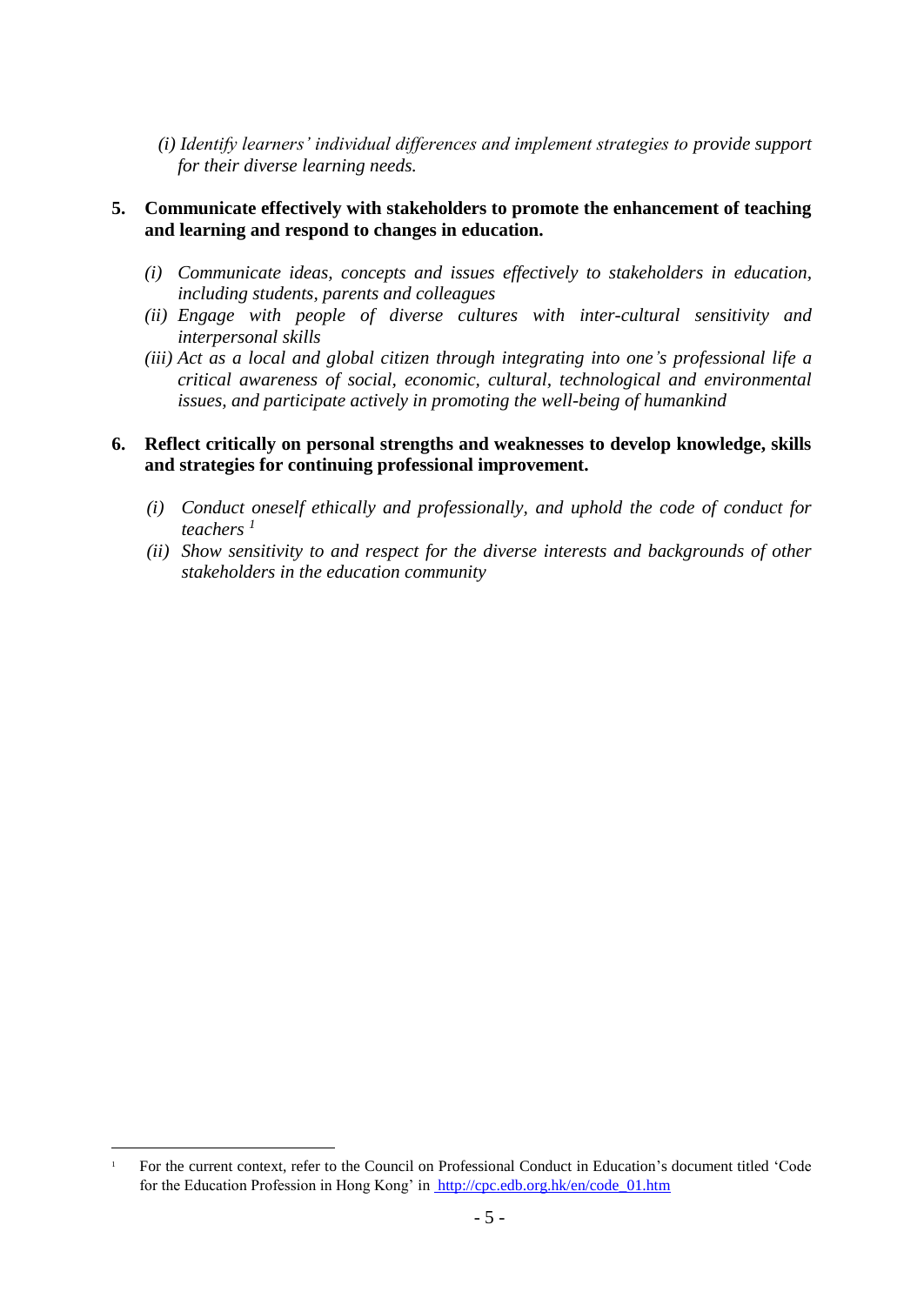## **Mapping of BA and BEd(LangEd) Programme Learning Outcomes (PLOs) with University Educational Aims (UEAs)**

| <b>University Educational Aims</b>                      | <b>BA</b> in                                    | <b>BA&amp;BEd(LangEd)-Chinese</b>               | <b>BEd(LangEd)-Chinese</b>                                    |  |
|---------------------------------------------------------|-------------------------------------------------|-------------------------------------------------|---------------------------------------------------------------|--|
|                                                         | Major in Chinese Language,                      | integrated programme learning                   | programme learning outcomes                                   |  |
|                                                         | <b>Literature and Culture</b>                   | outcomes                                        |                                                               |  |
|                                                         | programme learning outcomes                     |                                                 |                                                               |  |
| Benchmarked against the                                 | Students completing the                         | Students completing the                         | Students completing the                                       |  |
| highest international<br>standards, the 4-year          | programme should be able to:                    | programme should be able to:                    | programme should be able to:                                  |  |
| undergraduate curriculum at                             |                                                 |                                                 |                                                               |  |
| HKU is designed to enable                               |                                                 |                                                 |                                                               |  |
| our students to develop their                           |                                                 |                                                 |                                                               |  |
| capabilities in:                                        |                                                 |                                                 |                                                               |  |
|                                                         |                                                 |                                                 |                                                               |  |
| Pursuit of academic /<br>1.<br>professional excellence, | 1.<br>Demonstrate an<br>enhancement of language | 1.<br>Demonstrate an<br>enhancement of language | 1.<br>Identify, appraise and<br>critically evaluate the aims, |  |
| critical intellectual                                   | proficiency and literary                        | proficiency and literary                        | framework and content of                                      |  |
| enquiry and life-long                                   | sensitivity, and develop a                      | sensitivity, and develop a                      | the relevant subject                                          |  |
| learning                                                | life-long appreciation of                       | life-long appreciation and                      | curriculum;                                                   |  |
|                                                         | language usage and literary                     | critical evaluation of                          |                                                               |  |
|                                                         | creation;                                       | language usage and literary                     | 2.<br>Plan and implement                                      |  |
|                                                         | 3.<br>Critically examine                        | creation;                                       | contextually responsive and<br>innovative teaching to         |  |
|                                                         | controversial or                                | 2.<br>Critically examine issues in              | construct effective learning                                  |  |
|                                                         | questionable issues in                          | language and pedagogy                           | experiences;                                                  |  |
|                                                         | Chinese language,                               | from a range of different                       |                                                               |  |
|                                                         | literature and culture and                      | theoretical perspectives, and                   | 3.<br>Critically evaluate                                     |  |
|                                                         | show ingenuity in solving                       | investigate how these issues                    | underlying theories and                                       |  |
|                                                         | problems;                                       | impinge on linguistic and                       | concepts of learning, and                                     |  |
|                                                         | 8.<br>Gain a nuanced                            | pedagogic practice;                             | whole- person development;                                    |  |
|                                                         | understanding of the                            | 3.<br>Demonstrate an awareness                  | 6.<br>Reflect critically on                                   |  |
|                                                         | significance of Chinese                         | that linguistic and                             | personal strengths and                                        |  |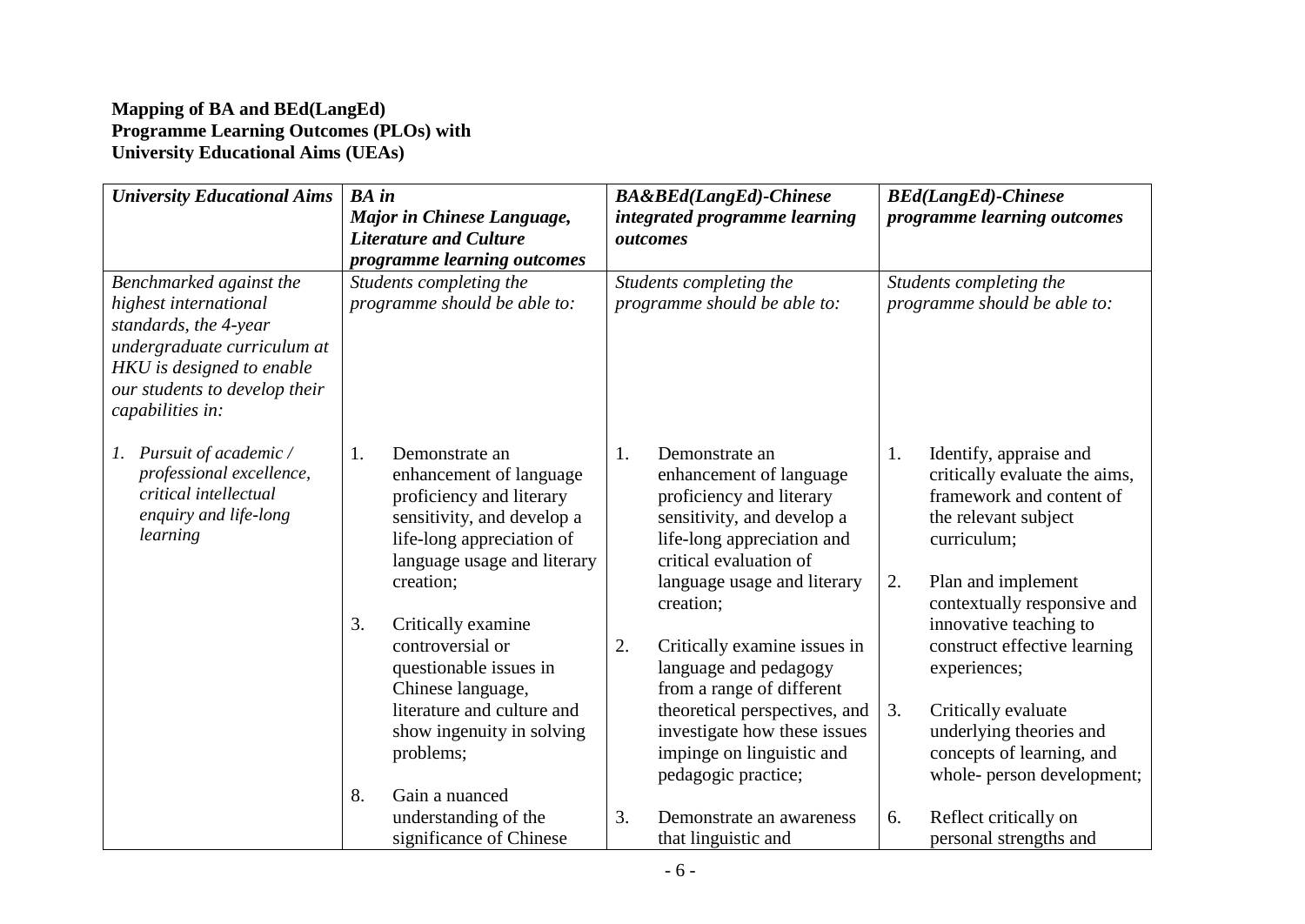|                                                                                                                             | philosophy and appreciate<br>the intrinsic joy of the<br>study of Chinese culture as<br>a lifelong commitment;                                                                                                                                                                     | pedagogical content<br>knowledge require<br>commitment to a process of<br>whole-person development<br>and life-long acquisition;                                                                                                                                                                                                                                                                                                          | weaknesses to develop<br>knowledge, skills and<br>strategies for continuing<br>professional improvement;                                                                                                                                                                            |
|-----------------------------------------------------------------------------------------------------------------------------|------------------------------------------------------------------------------------------------------------------------------------------------------------------------------------------------------------------------------------------------------------------------------------|-------------------------------------------------------------------------------------------------------------------------------------------------------------------------------------------------------------------------------------------------------------------------------------------------------------------------------------------------------------------------------------------------------------------------------------------|-------------------------------------------------------------------------------------------------------------------------------------------------------------------------------------------------------------------------------------------------------------------------------------|
| Tackling novel situations<br>2.<br>and ill-defined problems                                                                 | Critically examine<br>3.<br>controversial or<br>questionable issues in<br>Chinese language, literature<br>and culture and show<br>ingenuity in solving<br>problems;<br>4.<br>Develop positive values and<br>attitudes, and embrace<br>different opinions, thoughts<br>and beliefs; | Utilise knowledge from<br>4.<br>applied and theoretical<br>research to address<br>controversial or<br>questionable issues in<br>Chinese language, literature<br>and culture and solve<br>educational issues;<br>5.<br>Demonstrate an ability to<br>plan and implement<br>contextually responsive<br>innovative teaching to deal<br>with unfamiliar<br>instantiations of language,<br>and novel and unforeseen<br>events in the classroom; | 2.<br>Plan and implement<br>contextually responsive and<br>innovative teaching to<br>construct effective learning<br>experiences;<br>$\overline{4}$ .<br>Construct an environment<br>conducive to effective<br>learning;                                                            |
| Critical self-reflection,<br>3.<br>greater understanding of<br>others, and upholding<br>personal and professional<br>ethics | 2.<br>Understand the cultures of<br>different ethnic groups in<br>China, question the<br>assumptions underlying the<br>orthodox views and go<br>beyond parochial<br>nationalism;<br>Develop positive values and<br>4.<br>attitudes, and embrace<br>different opinions, thoughts    | 6.<br>Reflect critically on<br>personal strengths and<br>weaknesses to develop<br>knowledge, skills and<br>strategies for continuing<br>professional improvement;<br>7.<br>Critically analyse and<br>evaluate the different needs,<br>interests and perspectives of<br>stakeholders in education to                                                                                                                                       | 3.<br>Critically evaluate<br>underlying theories and<br>concepts of learning and<br>whole- person development;<br>Reflect critically on<br>6.<br>personal strengths and<br>weaknesses to develop<br>knowledge, skills and<br>strategies for continuing<br>professional improvement; |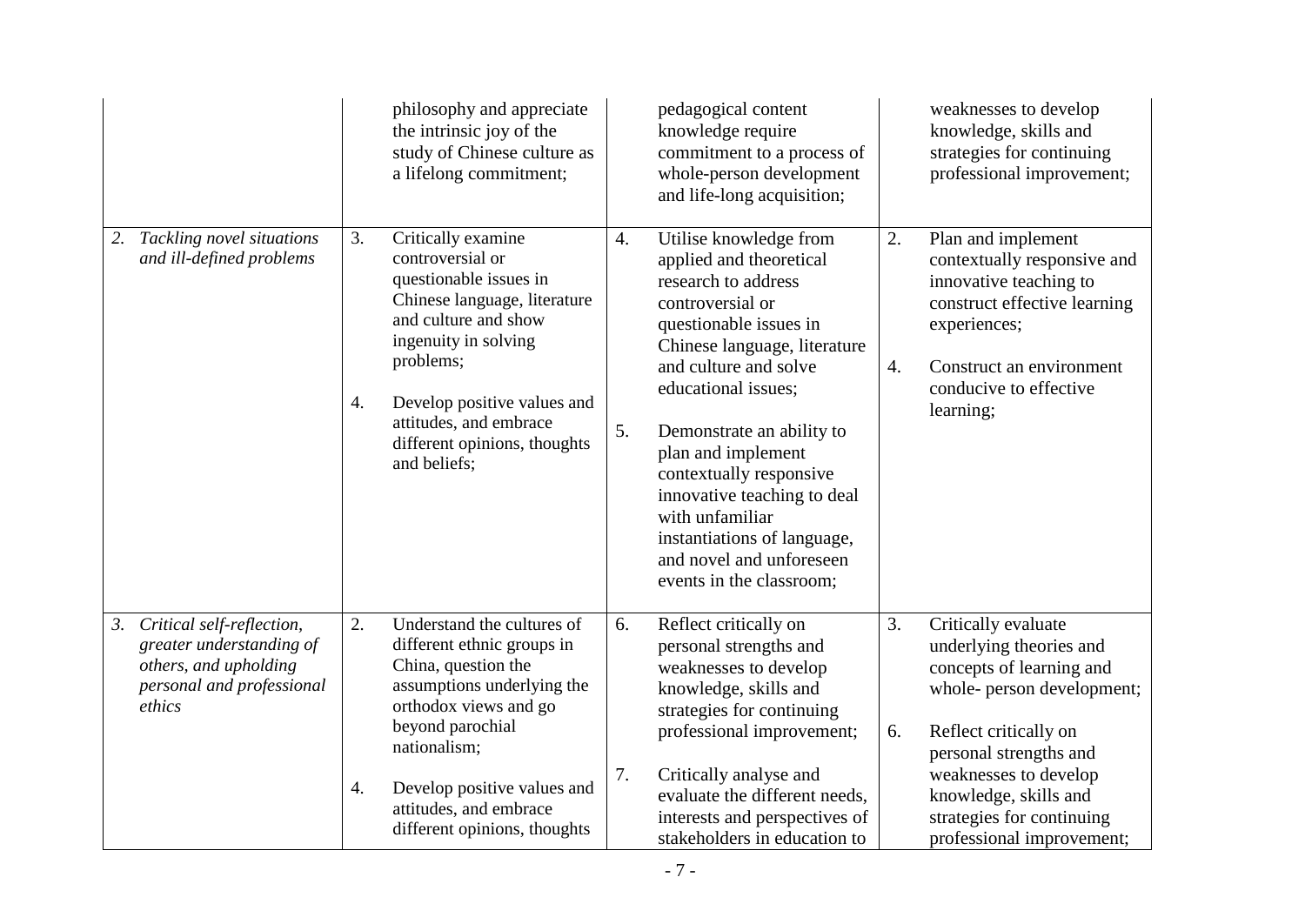|                                                             |    | and beliefs;                                                                                                                                                                          |           | achieve a better<br>understanding of their roles<br>in language teaching and<br>learning;                                                                                                                                                                                                                                                                                                                                                                                    |          |                                                                                                                                                  |
|-------------------------------------------------------------|----|---------------------------------------------------------------------------------------------------------------------------------------------------------------------------------------|-----------|------------------------------------------------------------------------------------------------------------------------------------------------------------------------------------------------------------------------------------------------------------------------------------------------------------------------------------------------------------------------------------------------------------------------------------------------------------------------------|----------|--------------------------------------------------------------------------------------------------------------------------------------------------|
| 4. Intercultural<br>communication and global<br>citizenship | 2. | Understand the cultures of<br>different ethnic groups in<br>China, question the<br>assumptions underlying the<br>orthodox views and go<br>beyond parochial<br>nationalism;            | 8.        | Demonstrate appreciation of<br>the variation in values from<br>different socio-cultural<br>communities, and how these<br>influence language use, the<br>teaching and learning of<br>languages;                                                                                                                                                                                                                                                                               | 4.<br>5. | Construct an environment<br>conducive to effective<br>learning;<br>Communicate effectively<br>with stakeholders to<br>promote the enhancement of |
|                                                             | 5. | Understand the cultural<br>diversity of a society and<br>carry out multicultural and<br>cross-disciplinary<br>investigations into<br>linguistic, philological and<br>cultural issues; | 9.<br>10. | Demonstrate an informed<br>and open-minded approach<br>to different ethnic groups in<br>Hong Kong, China and the<br>world, question the<br>assumptions underlying the<br>orthodox views and go<br>beyond parochial<br>nationalism;<br>Carry out multicultural and<br>cross-disciplinary<br>investigations into<br>linguistic, philological and<br>cultural issues in education,<br>and apply knowledge to<br>construct an environment<br>conducive to effective<br>learning; |          | teaching and learning and<br>respond to changes in<br>education;                                                                                 |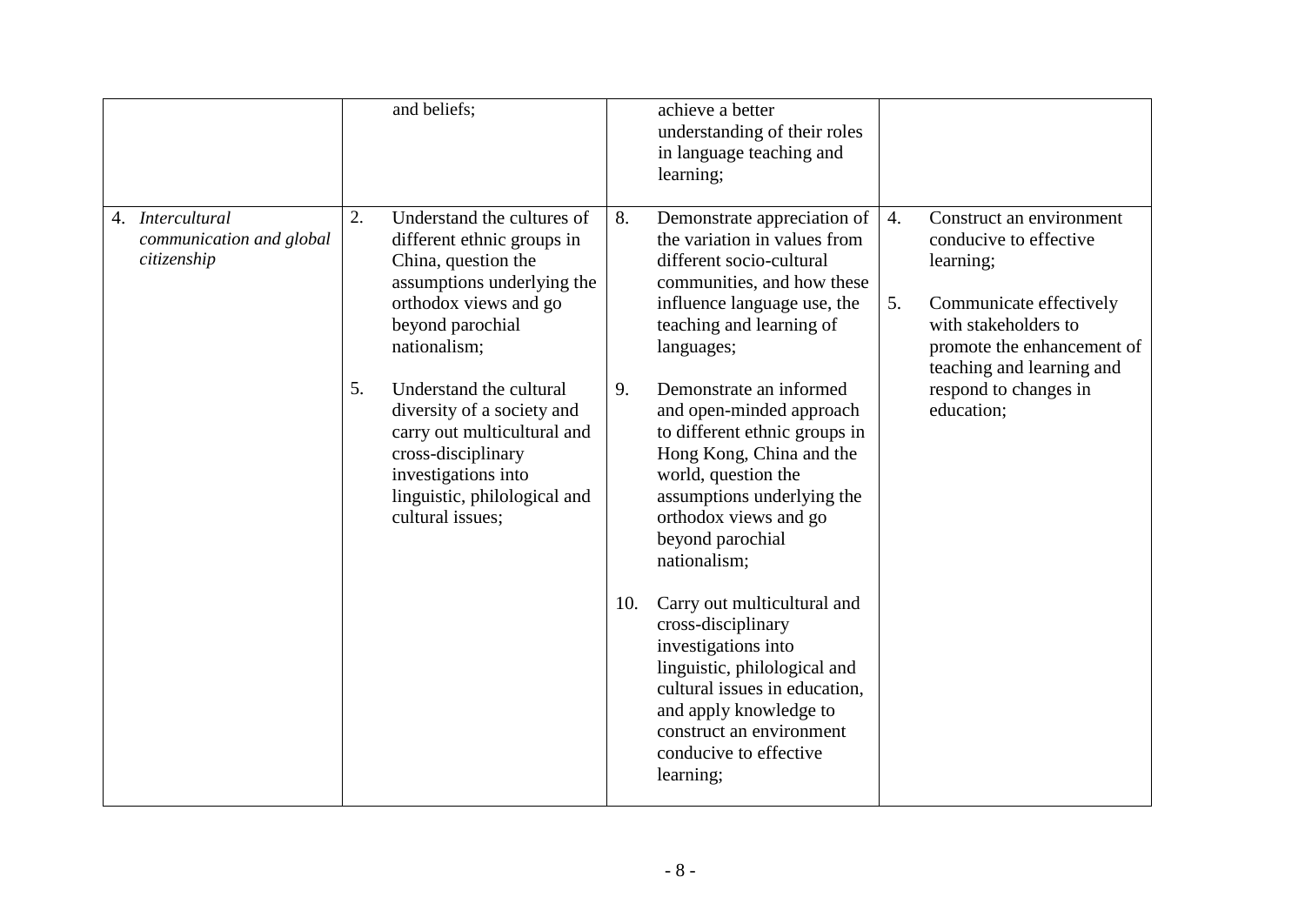| 5. | Communication and<br>collaboration                                       | 4. | Develop positive values<br>and attitudes, and embrace<br>different opinions, thoughts<br>and beliefs;                                                                                | 11. | Enhance communication<br>skills to forge strong bonds<br>with people through<br>developing positive values                                                            | $\overline{4}$ . | Construct an environment<br>conducive to effective<br>learning;                                                                                             |
|----|--------------------------------------------------------------------------|----|--------------------------------------------------------------------------------------------------------------------------------------------------------------------------------------|-----|-----------------------------------------------------------------------------------------------------------------------------------------------------------------------|------------------|-------------------------------------------------------------------------------------------------------------------------------------------------------------|
|    |                                                                          | 6. | Show competence in<br>communication, forge<br>strong bonds with people<br>and participate in<br>collaborative initiatives;                                                           | 12. | and attitudes, and<br>embracing different<br>opinions, thoughts and<br>beliefs;<br>Collaborate effectively with<br>stakeholders to construct an                       | 5.               | Communicate effectively<br>with stakeholders to<br>promote the enhancement of<br>teaching and learning and<br>respond to changes in<br>education;           |
|    |                                                                          |    |                                                                                                                                                                                      |     | environment conducive to<br>effective learning and<br>teaching, and respond to<br>changes in education;                                                               | 6.               | Reflect critically on<br>personal strengths and<br>weaknesses to develop<br>knowledge, skills and<br>strategies for continuing<br>professional improvement; |
| 6. | Leadership and advocacy<br>for the improvement of the<br>human condition | 7. | Play leading roles to<br>enhance the ability of<br>members of the community<br>in literary appreciation and<br>language use, and to<br>promote the cultural<br>wellbeing of society. | 13. | Play leading roles in raising<br>critical awareness of the<br>teaching and learning of<br>language and literature to<br>promote the cultural<br>wellbeing of society; | 5.               | Communicate effectively<br>with stakeholders to<br>promote the enhancement of<br>teaching and learning and<br>respond to changes in<br>education.           |
|    |                                                                          |    |                                                                                                                                                                                      | 14. | Demonstrate responsiveness<br>to changes in education and<br>commitment to the<br>provision of quality,<br>inclusive education for all.                               |                  |                                                                                                                                                             |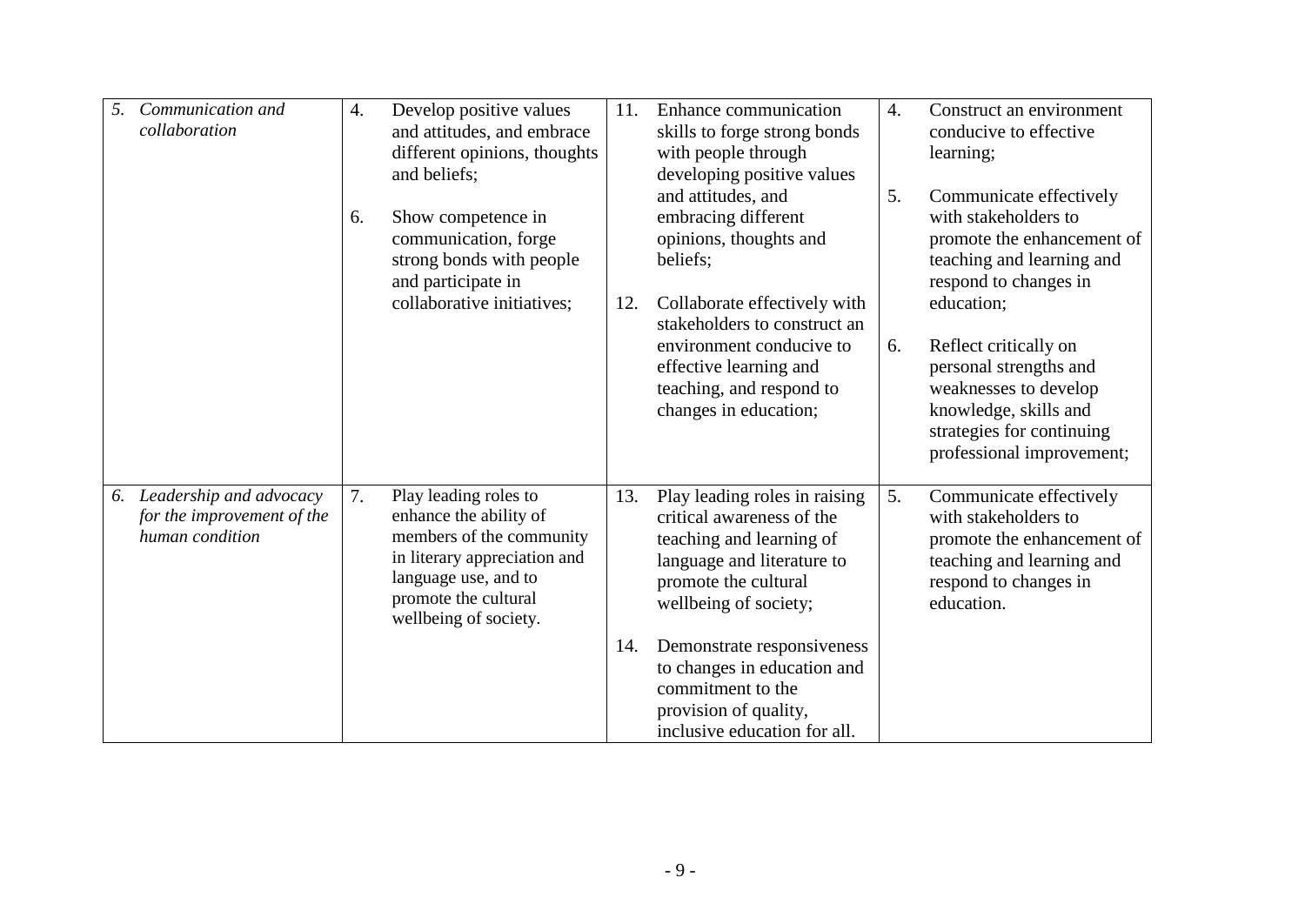| <b>University Educational Aims</b>                                                                                                                                                         | <b>BA</b> in                                                                                                                        | <b>BA&amp;BEd(LangEd)-English</b>                                                                                                                                                        | <b>BEd(LangEd)-English</b>                                                                                                                                        |  |  |
|--------------------------------------------------------------------------------------------------------------------------------------------------------------------------------------------|-------------------------------------------------------------------------------------------------------------------------------------|------------------------------------------------------------------------------------------------------------------------------------------------------------------------------------------|-------------------------------------------------------------------------------------------------------------------------------------------------------------------|--|--|
|                                                                                                                                                                                            | Major in English Language and<br>Linguistics programme level                                                                        | integrated programme learning<br>outcomes                                                                                                                                                | programme learning outcomes                                                                                                                                       |  |  |
|                                                                                                                                                                                            | outcomes                                                                                                                            |                                                                                                                                                                                          |                                                                                                                                                                   |  |  |
| Benchmarked against the<br>highest international<br>standards, the 4-year<br>undergraduate curriculum at<br>HKU is designed to enable<br>our students to develop their<br>capabilities in: | Students completing the programme<br>should be able to:                                                                             | Students completing the<br>programme should be able to:                                                                                                                                  | Students completing the<br>programme should be able to:                                                                                                           |  |  |
| 1. Pursuit of academic /<br>professional excellence,<br>critical intellectual<br>enquiry and life-long<br>learning                                                                         | 1.<br>Identify and analyze issues and<br>topics in the study of English<br>literature and linguistics through<br>various approaches | Identify, appraise and<br>1.<br>critically evaluate the aims,<br>framework and content of the<br>relevant subject curriculum<br>and their alignment with<br>sociological, philosophical, | 1.<br>Identify, appraise and<br>critically evaluate the aims,<br>framework and content of<br>the relevant subject<br>curriculum;                                  |  |  |
|                                                                                                                                                                                            |                                                                                                                                     | psychological and pedagogical<br>theories of education and<br>whole-person learning.<br>Identify, explain and apply<br>i)                                                                | 2.<br>Plan and implement<br>contextually responsive and<br>innovative teaching to<br>construct effective learning                                                 |  |  |
|                                                                                                                                                                                            |                                                                                                                                     | theoretical concepts and                                                                                                                                                                 | experiences;                                                                                                                                                      |  |  |
|                                                                                                                                                                                            |                                                                                                                                     | frameworks to the study of<br>English language and<br>linguistics                                                                                                                        | 3.<br>Critically evaluate<br>underlying theories and<br>concepts of learning, and                                                                                 |  |  |
|                                                                                                                                                                                            |                                                                                                                                     | ii) Apply a firm pedagogical<br>content knowledge (PCK)                                                                                                                                  | whole- person development;                                                                                                                                        |  |  |
|                                                                                                                                                                                            |                                                                                                                                     | base for the subject of<br>English Language in<br>curriculum design,<br>classroom practice and<br>evaluation for effective<br>teaching and learning                                      | Reflect critically on<br>6.<br>personal strengths and<br>weaknesses to develop<br>knowledge, skills and<br>strategies for continuing<br>professional improvement; |  |  |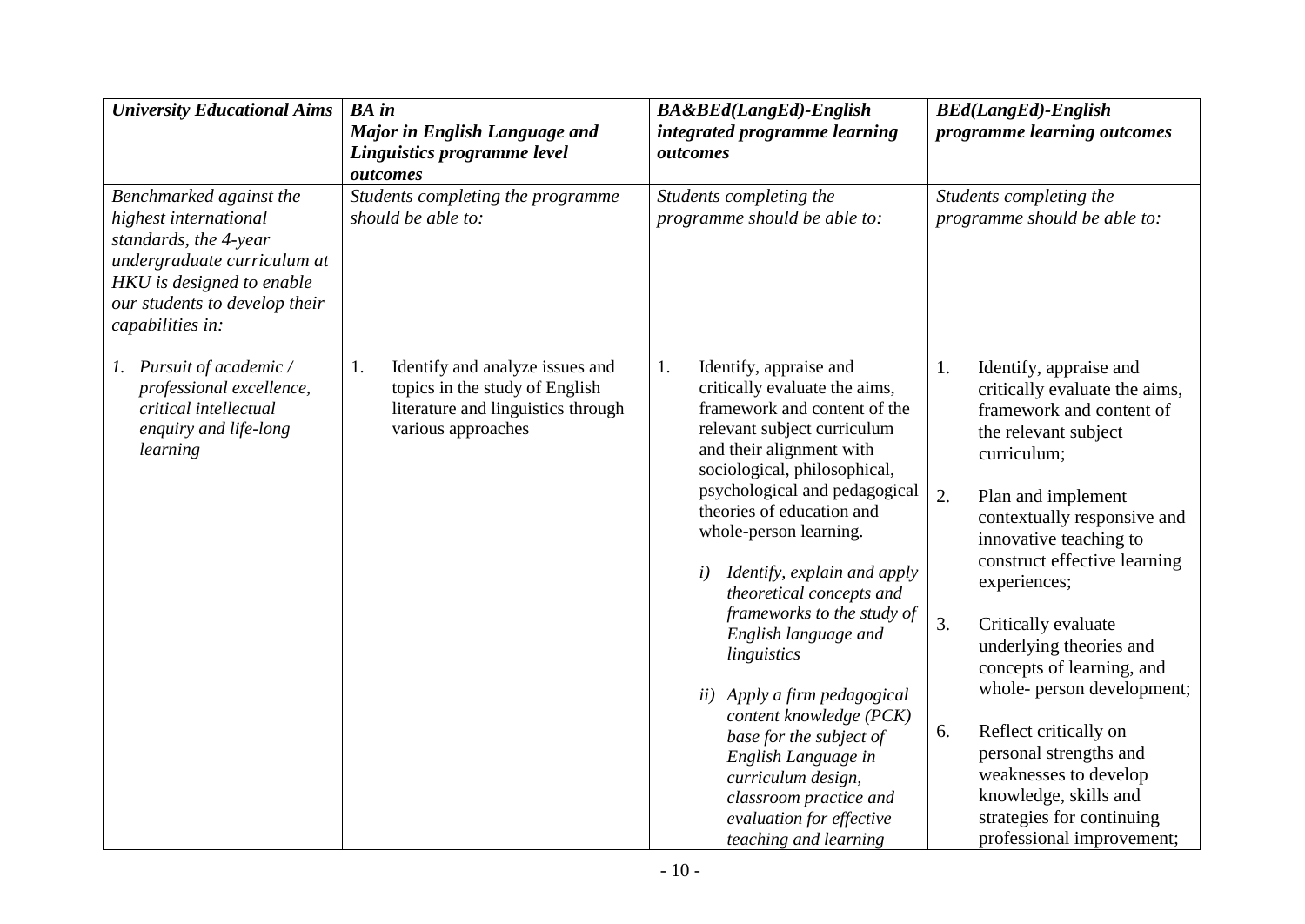| Tackling novel situations<br>2.<br>and ill-defined problems                                                                 | 2.<br>Formulate critical questions and<br>investigate topics through<br>research, analysis and writing                       | 2.<br>Plan and implement subject-<br>rigorous and innovative<br>teaching to construct effective<br>learning experiences and<br>promote multiliteracies in<br>response to novel educational<br>contexts and ill-defined<br>educational problems<br>Apply effective strategies<br>i)<br>and skills to construct an<br>environment conducive to<br>effective learning of<br>English, which respond to<br>diverse learning needs<br>and specific and changing<br>learning contexts.<br>Explore and apply<br>$\mathbf{ii}$<br>appropriate assessment<br>and evaluation strategies<br>that are evidence-based,<br>and reflect on students'<br>performance to enhance<br>teaching and learning of | 2.<br>Plan and implement<br>contextually responsive and<br>innovative teaching to<br>construct effective learning<br>experiences;<br>$\overline{4}$ .<br>Construct an environment<br>conducive to effective<br>learning; |
|-----------------------------------------------------------------------------------------------------------------------------|------------------------------------------------------------------------------------------------------------------------------|--------------------------------------------------------------------------------------------------------------------------------------------------------------------------------------------------------------------------------------------------------------------------------------------------------------------------------------------------------------------------------------------------------------------------------------------------------------------------------------------------------------------------------------------------------------------------------------------------------------------------------------------------------------------------------------------|--------------------------------------------------------------------------------------------------------------------------------------------------------------------------------------------------------------------------|
|                                                                                                                             |                                                                                                                              | English.                                                                                                                                                                                                                                                                                                                                                                                                                                                                                                                                                                                                                                                                                   |                                                                                                                                                                                                                          |
| Critical self-reflection,<br>3.<br>greater understanding of<br>others, and upholding<br>personal and professional<br>ethics | 3.<br>Identify and express their own<br>perspectives regarding<br>disciplinary issues and compare<br>them to those of others | Critically reflect upon the<br>3.<br>different needs, interests,<br>values and perspectives of<br>oneself and other stakeholders<br>to understand and enhance<br>teaching and learning<br>Conduct oneself ethically<br>$\mathbf{i}$<br>and professionally, and                                                                                                                                                                                                                                                                                                                                                                                                                             | 3.<br>Critically evaluate<br>underlying theories and<br>concepts and whole- person<br>development;<br>Reflect critically on<br>6.<br>personal strengths and<br>weaknesses to develop<br>knowledge, skills and            |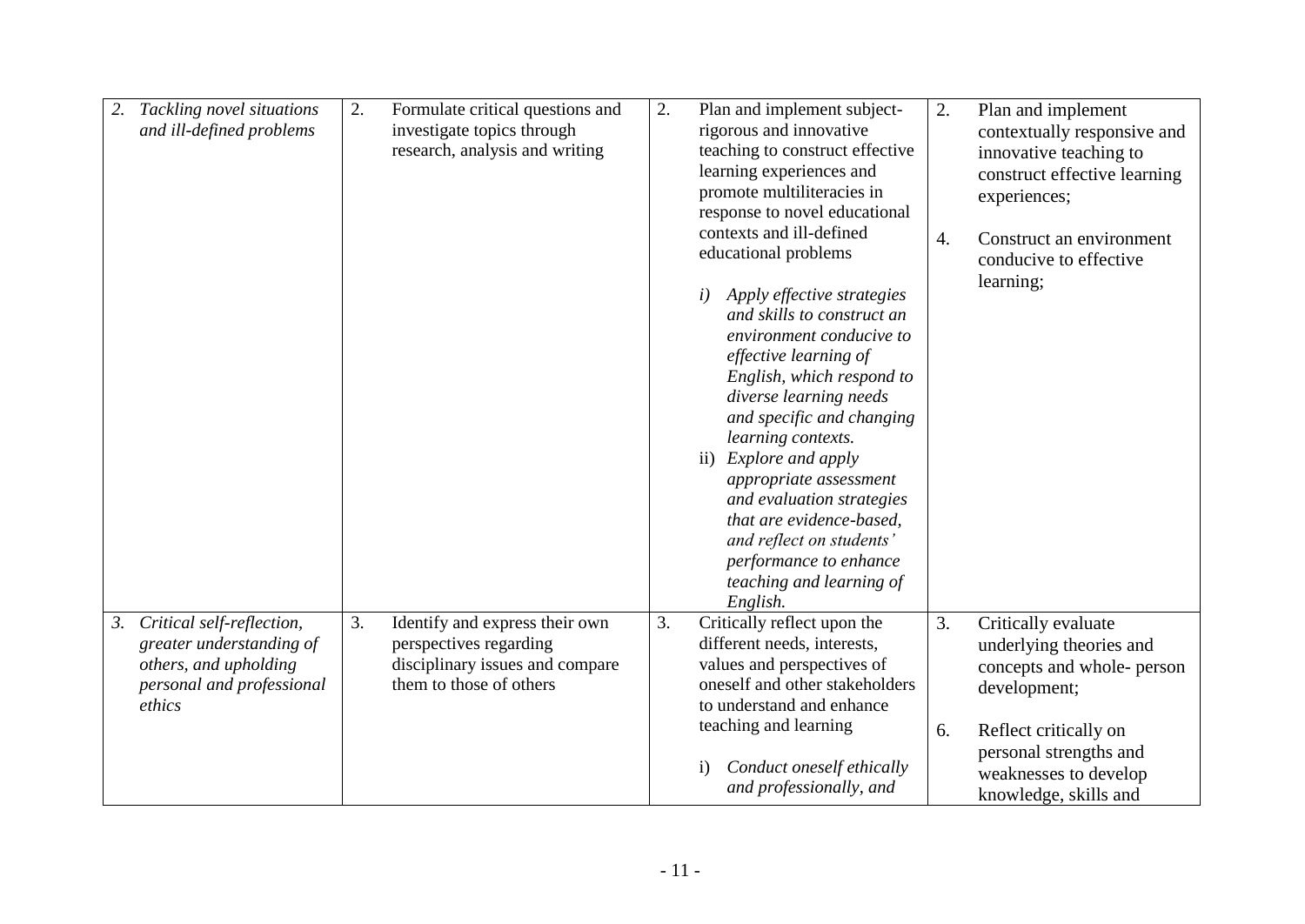|                                                                       |                                                                                                                                   | uphold the code of<br>conduct for teachers <sup>2</sup><br>Reflect critically on<br>ii)<br>personal strengths and<br>weaknesses to develop<br>knowledge, skills and<br>strategies for continuing<br>professional improvement<br>in English language<br>teaching.                                                                                                                                                                                                                                                                              | strategies for continuing<br>professional improvement;                                                                                                                                                                           |
|-----------------------------------------------------------------------|-----------------------------------------------------------------------------------------------------------------------------------|-----------------------------------------------------------------------------------------------------------------------------------------------------------------------------------------------------------------------------------------------------------------------------------------------------------------------------------------------------------------------------------------------------------------------------------------------------------------------------------------------------------------------------------------------|----------------------------------------------------------------------------------------------------------------------------------------------------------------------------------------------------------------------------------|
| <b>Intercultural</b><br>4.<br>communication and<br>global citizenship | 4.<br>Demonstrate an appreciation of<br>the global dimensions and cultural<br>diversity within English language<br>and literature | Develop intercultural<br>4.<br>understanding and critical<br>awareness of social,<br>economic, cultural,<br>technological and<br>environmental issues in one's<br>life as a global educational<br>professional<br>Demonstrate an<br>$\dot{i}$<br>appreciation of the<br>diversity of education<br>stakeholders and learning<br>contexts in Hong Kong<br>and globally<br>Respond educationally to<br>$\overline{ii}$ )<br>local and global diversity<br>with the aim of<br>understanding and<br>enhancing teaching and<br>learning of English. | 4.<br>Construct an environment<br>conducive to effective<br>learning;<br>5.<br>Communicate effectively<br>with stakeholders to<br>promote the enhancement of<br>teaching and learning and<br>respond to changes in<br>education; |

1

<sup>&</sup>lt;sup>2</sup> For the current context, refer to the Council on Professional Conduct in Education's document titled 'Code for the Education Profession in Hong Kong' i[n http://cpc.edb.org.hk/en/code\\_01.htm](http://cpc.edb.org.hk/en/code_01.htm)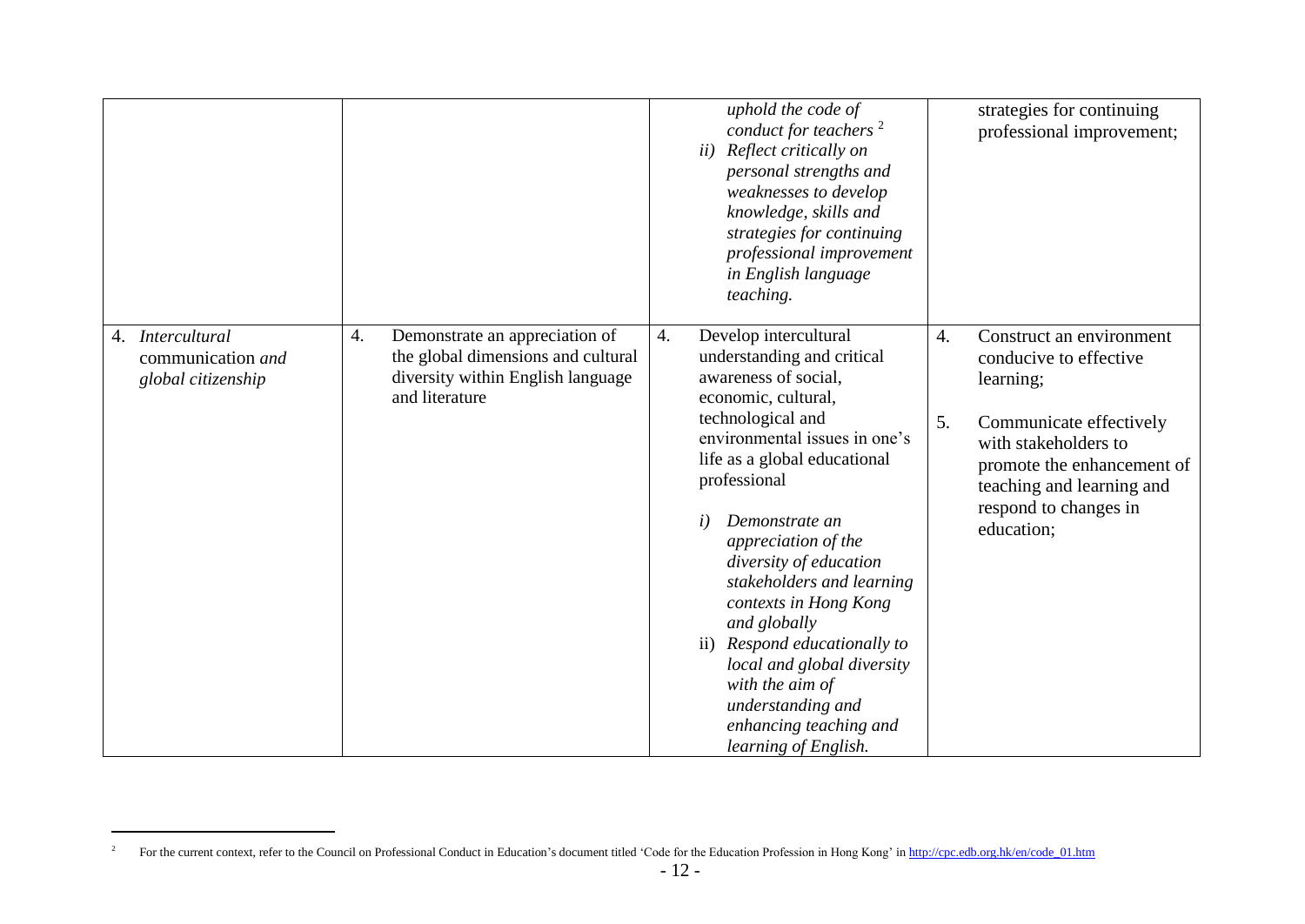| 5. | Communication and<br>collaboration                                          | 5. | Recognize and make use of<br>various rhetorical and discursive<br>features in the presentation,<br>organization and discussion of<br>ideas, observations, and<br>arguments                                                        | 5. | Communicate and collaborate<br>effectively with all<br>educational stakeholders to<br>promote the enhancement of<br>teaching and learning and<br>respond to changes in<br>education                                                                                                                                                                                                                    | $\overline{4}$ .<br>5. | Construct an environment<br>conducive to effective<br>learning;<br>Communicate effectively<br>with stakeholders to<br>promote the enhancement of                                                                                |
|----|-----------------------------------------------------------------------------|----|-----------------------------------------------------------------------------------------------------------------------------------------------------------------------------------------------------------------------------------|----|--------------------------------------------------------------------------------------------------------------------------------------------------------------------------------------------------------------------------------------------------------------------------------------------------------------------------------------------------------------------------------------------------------|------------------------|---------------------------------------------------------------------------------------------------------------------------------------------------------------------------------------------------------------------------------|
|    |                                                                             |    |                                                                                                                                                                                                                                   |    | Communicate ideas,<br>concepts and issues<br>effectively to stakeholders<br>in education, including<br>students, parents and<br>colleagues<br>ii) Engage with people of<br>diverse cultures and<br>identities with inter-<br>cultural sensitivity and<br>interpersonal skills<br>iii)                                                                                                                  | 6.                     | teaching and learning and<br>respond to changes in<br>education;<br>Reflect critically on<br>personal strengths and<br>weaknesses to develop<br>knowledge, skills and<br>strategies for continuing<br>professional improvement; |
|    | 6. Leadership and advocacy<br>for the improvement of the<br>human condition | 6. | Understand and articulate the<br>relevance of English Studies in<br>providing insight into the role of<br>language and literature in culture<br>and society, and apply this<br>knowledge to bring about positive<br>social change | 6. | Provide informed leadership<br>and direction for addressing<br>educational problems and<br>issues in society<br>Actively engage in<br>i)<br>educational activities<br>which promote the well<br>being of children and<br>adolescents, the critical<br>awareness of the teaching<br>and learning of English;<br>and quality education for<br>all.<br>Advocate for<br>$\mathbf{ii}$<br>educationally and | 5.                     | Communicate effectively<br>with stakeholders to<br>promote the enhancement of<br>teaching and learning and<br>respond to changes in<br>education.                                                                               |